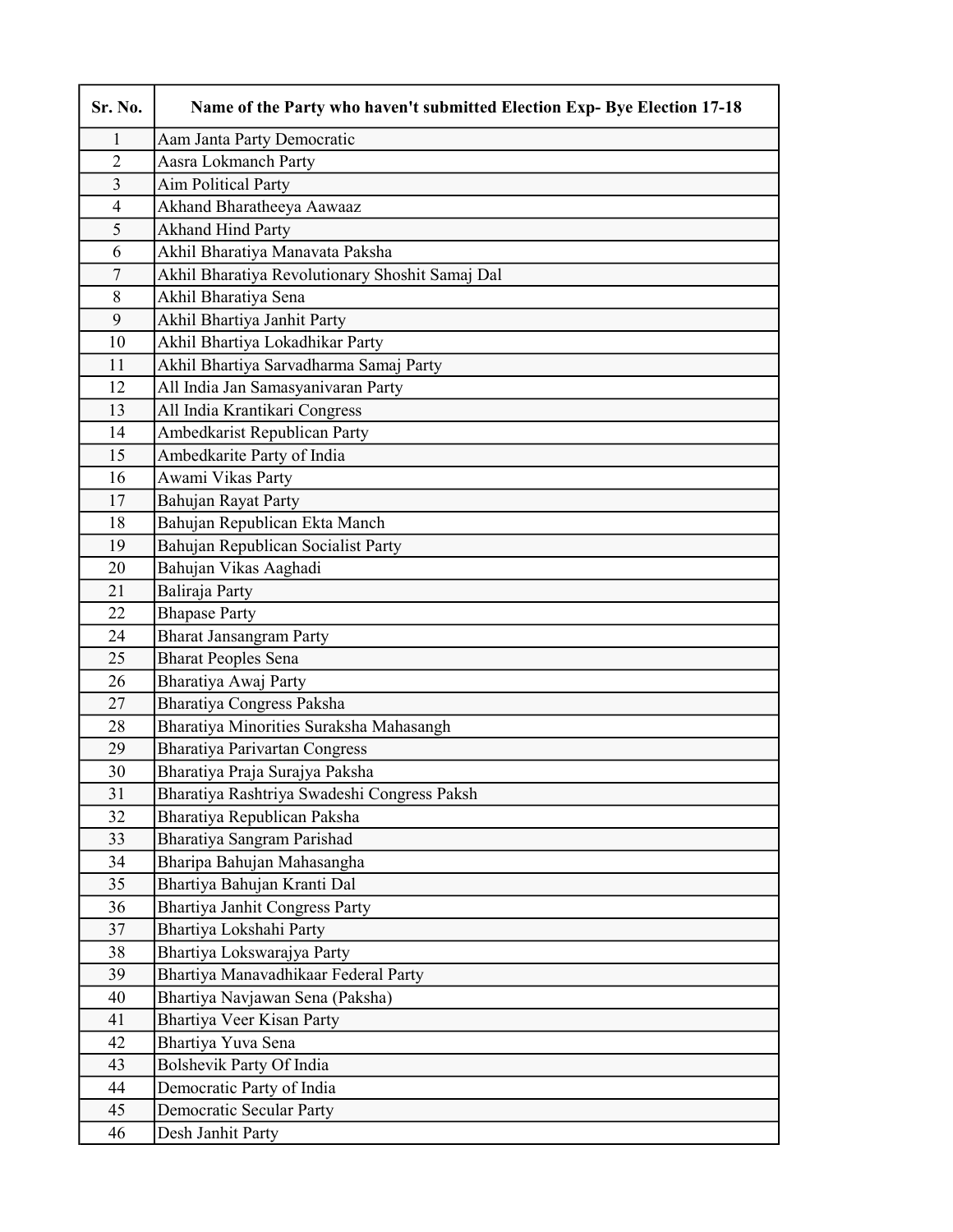| 47 | Dharamarajya Paksha                    |
|----|----------------------------------------|
| 48 | Forum For Presidential Democracy       |
| 49 | <b>Forward Democratic Labour Party</b> |
| 50 | Hamari Apni Party                      |
| 51 | Hindu Ekta Andolan Party               |
| 52 | Hindustan Janta Party                  |
| 53 | Hindustan Swaraj Congress Party        |
| 54 | Hindusthan Praja Paksha                |
| 55 | Hum Bhartiya Party                     |
| 56 | <b>Independent Indian Congress</b>     |
| 57 | Indian Milan Party of India            |
| 58 | Jai Janseva Party                      |
| 59 | Jan Surajya Shakti                     |
| 60 | Janhit Lokshahi Party                  |
| 61 | Janmat Vikas Paksha                    |
| 62 | Jantawadi Congress Party               |
| 63 | Kendriya Janvikas Party                |
| 64 | Kisan Garib Nagrik Party               |
| 65 | Kranti Kari Jai Hind Sena              |
| 66 | Krantisena Maharashtra                 |
| 67 | Loksangram                             |
| 68 | Lokshasan Andolan Party                |
| 69 | Lokshasan Party of India               |
| 70 | Maharashtra Parivartan Sena (T)        |
| 71 | Maharashtra Vikas Aghadi               |
| 72 | Manav Adhikar Raksha Party             |
| 73 | Manav Ekta Party                       |
| 74 | Marathwada Janta Paksha                |
| 75 | National Black Panther Party           |
| 76 | Nav Bharat Democratic Party            |
| 77 | Navbahujan Samajparivartan Party       |
| 78 | New Rashtriya Samaj Party              |
| 79 | <b>News Congress</b>                   |
| 80 | Panthers Republican Party              |
| 81 | Peasants And Workers Party of India    |
| 82 | People's Union Party                   |
| 83 | Peoples Guardian                       |
| 84 | Peoples Power Party                    |
| 85 | Peoples Republican Party               |
| 86 | Prabuddha Bharat Prajasattak Party     |
| 87 | Prabuddha Republican Party             |
| 88 | Prajasattak Bharat Paksha              |
| 89 | Prajasattak Samajwaadi Bharat Party    |
| 90 | Rashtra Hith Party                     |
| 91 | Rashtravadi Kranti Dal                 |
| 92 | Rashtriya Aam Party                    |
| 93 | Rashtriya Aman Sena                    |